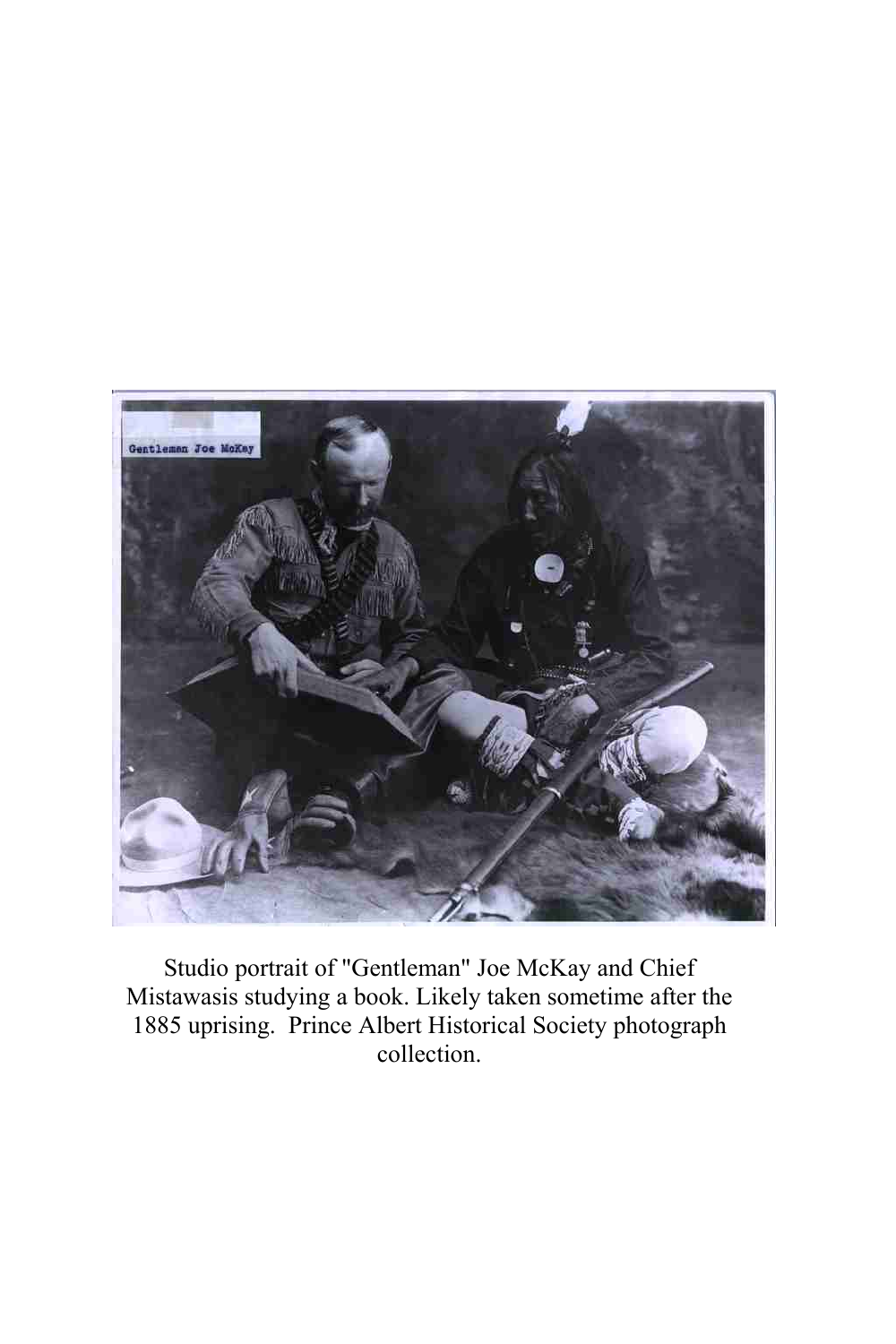## **The Importance of Easy Access to Online Information Resources for Aboriginal Researchers**

## **Deborah Lee**

This essay is coming from the perspective of my role as Indigenous Studies Portal Librarian and Team Leader at the University of Saskatchewan. The iPortal, located at: http://iportal.usask.ca is an online search tool (like a database), currently with links to over 10,000 full-text resources (including articles, book reviews, e-books, government reports and websites), all related to Indigenous Studies. However, I would also like to acknowledge the importance of having online access to the more than 4000 archival records in the *Our Legacy* database, available at: http://scaa.sk.ca/ourlegacy/.

This is also an opportune time to congratulate the team at the University of Saskatchewan for obtaining 3 grants simultaneously and for carrying this complex digitization project through to development of a very successful and usable website. Users will want to check back often to search for forthcoming additions to the *kā-kī-pē-isi-nakatamākawiyahk / Our Legacy* website as it grows with future successful grant submissions.

It is not a surprise that both the iPortal initiative and the *Our Legacy* project are associated with the University of Saskatchewan, given that the Province of Saskatchewan has the highest percentage of Aboriginal people of any Canadian province. This demographic manifests itself at the University of Saskatchewan in that we have the highest percentage (nearly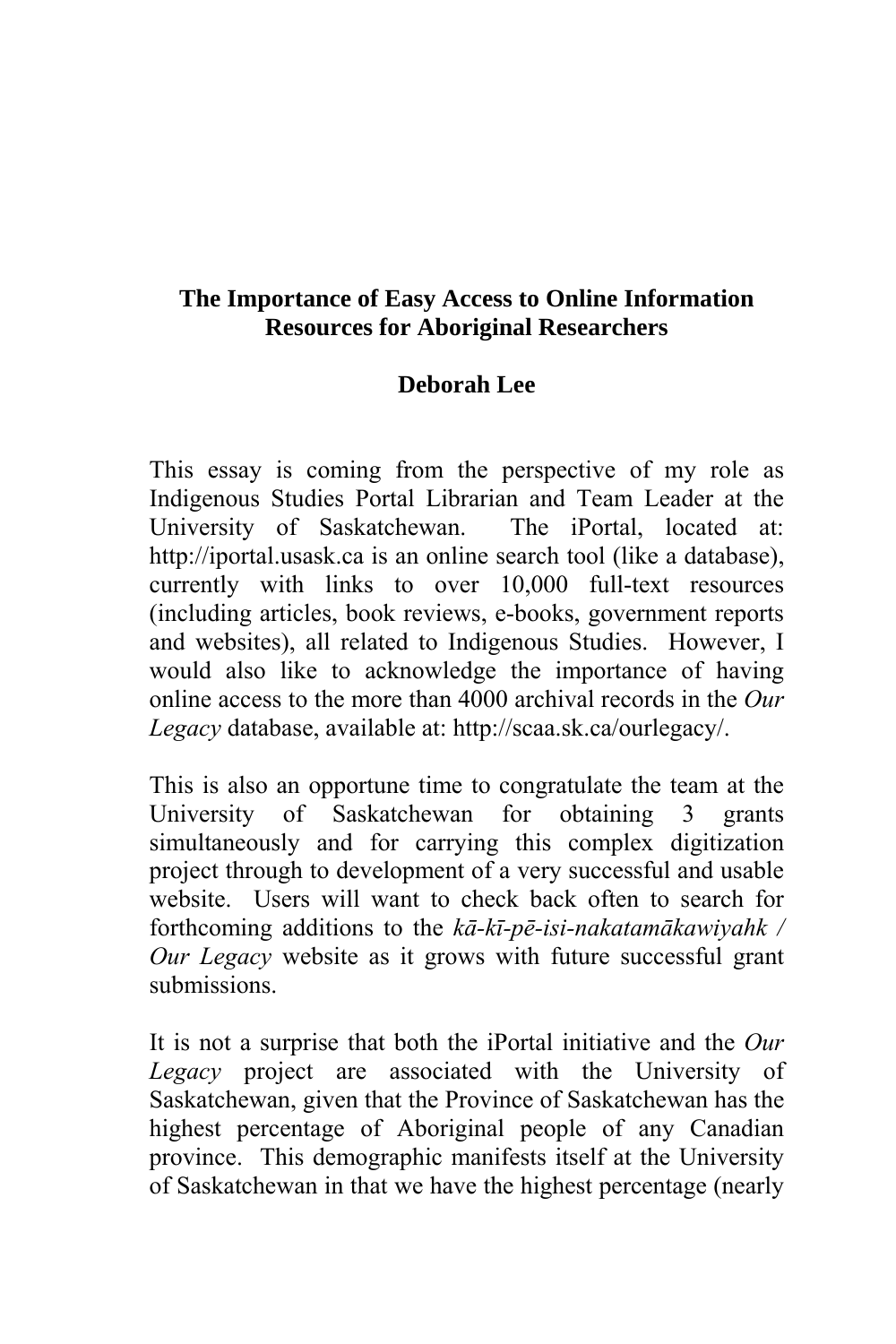10%) and number (approximately 1,800) of Aboriginal students of any doctoral university in Canada.

It should also be noted that the University of Saskatchewan is also rich with a critical mass of Aboriginal faculty, Research Chairs, and programming which in turn necessitates a concerted effort by information professionals on campus to assist in meeting the information needs of those who make up this critical mass and those of the students they serve.

Because of the interdisciplinary nature of Indigenous Studies, relevant resources are often scattered across campus, including at branch libraries and at various colleges and programs. To reinforce the idea of how widespread the information resources might be, it is appropriate to list the various relevant Indigenous Studies programs offered at the University of Saskatchewan. There is the Native Studies Department, the first such department in Canada to have all Aboriginal faculty members with Ph.D.'s. In the College of Education, there is a wide range of Indigenous programming. This includes the Indian Teacher Education Program (ITEP), the INEP (Indian and Northern Education) Program in Graduate Studies, the SUNTEP (Saskatchewan Urban Native Teacher Education) Program, the Aboriginal Education Research Centre and the Aboriginal Learning Knowledge Centre.

There is also the Native Law Centre, the Native Access Program to Nursing / Medicine, the Aboriginal Business Education Program, the Aboriginal Justice and Criminology Program, the Indigenous Peoples and Justice Program, the Indigenous Peoples Resource Management Certificate Program in the Department of Agriculture and Bioresources, Aboriginal Public Administration and the Aboriginal MBA Program.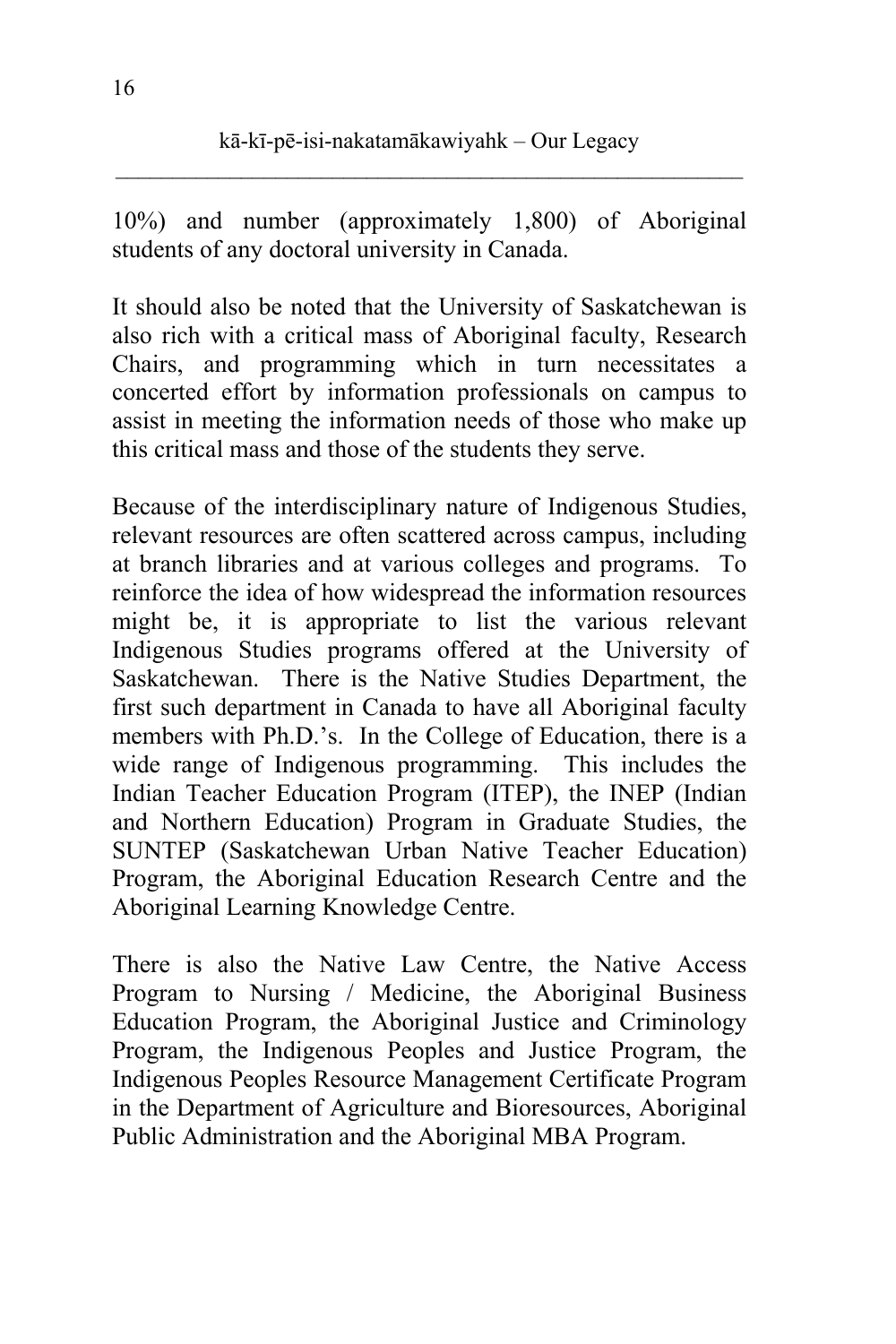There are also many courses with Aboriginal content offered in the College of Arts and Science, including in Anthropology, Art History, English, History, Political Studies, Psychology and Sociology.

 $\mathcal{L}_\text{max}$  and the contract of the contract of the contract of the contract of the contract of the contract of the contract of the contract of the contract of the contract of the contract of the contract of the contrac

Also at the University of Saskatchewan are some relevant Canada Research Chairs, such as the CRC in Aboriginal Health, the CRC in Native-Newcomer Relations (Department of History), and the CRC in Identity and Diversity: The Aboriginal Experience (Department of Geography).

As a result of the variety of courses and programs that discuss Indigenous thought and knowledge, there is a vast range of information resources that can be relevant for supporting Aboriginal research and scholarship. I would like to stress the importance of those that are available in electronic format. This includes peer-reviewed articles and book reviews available through subscription (i.e. via database vendors); theses (which might also be available via database vendors but also through institutional repositories and the Theses Canada Portal, an initiative of Library and Archives Canada); electronic books (also available through subscription database vendors but also PDF files available through various types of websites, including governmental reports, digitization projects and institutional repositories); and websites that provide information in formats other than PDF files. So, what is the value of having information online for Aboriginal people?

Well, that depends. If the Aboriginal researcher has easy access to the Internet, then online information can open up the world to this individual; however, there is the drawback of encountering too much information via the Internet and the difficulty of finding what is most relevant. But if the Aboriginal researcher is also associated with the University of Saskatchewan (i.e. has University authorization to access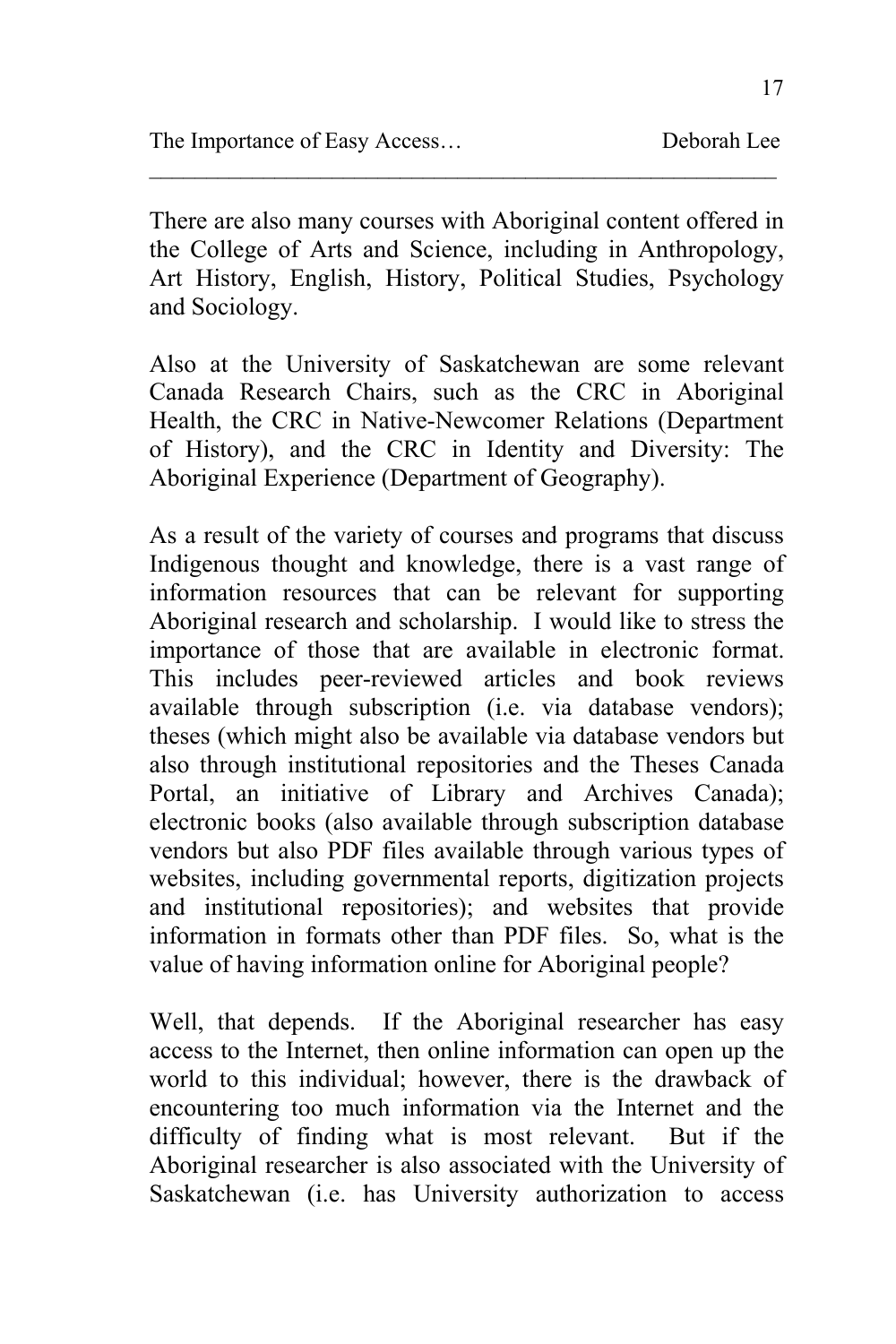library subscription resources), then the iPortal serves as a filtering tool to provide a one-stop access to online resources specific to the interdisciplinary field of Indigenous Studies. For instance, the iPortal has historically been strong in the areas of Education, Legal, Health, History and Indigenous knowledge resources. More recently, the iPortal has been strengthening its linkage to online resources in the areas of Art, Literature and Women's Studies.

Though the iPortal has its first mandate to serve University of Saskatchewan researchers, we are also interested in providing access to online resources to the global Indigenous community. This is why we invite other academic libraries to link up to the iPortal with link resolver software so that their clientele can also access content from subscription databases directly through the iPortal. In addition, we also link to many online resources that are open access, or available to everyone, rather than just subscription-based resources from database and ebook vendors. We even have an option to search solely by open access resources.

Another feature about online resources, including those on the iPortal, is their availability 24 hours per day, 7 days per week and therefore not restricted to the opening hours of the physical Library setting. This is especially helpful for Aboriginal students who have families (and my understanding is that the majority of Aboriginal students do have families); the online resources are accessible at times of the day when family responsibilities are less demanding in contrast to when the Library's physical building is open. As well, the online resources are available for use from home, from work, or even when traveling, such as to conferences, and to our global Indigenous brothers and sisters, no matter what time zone they live in.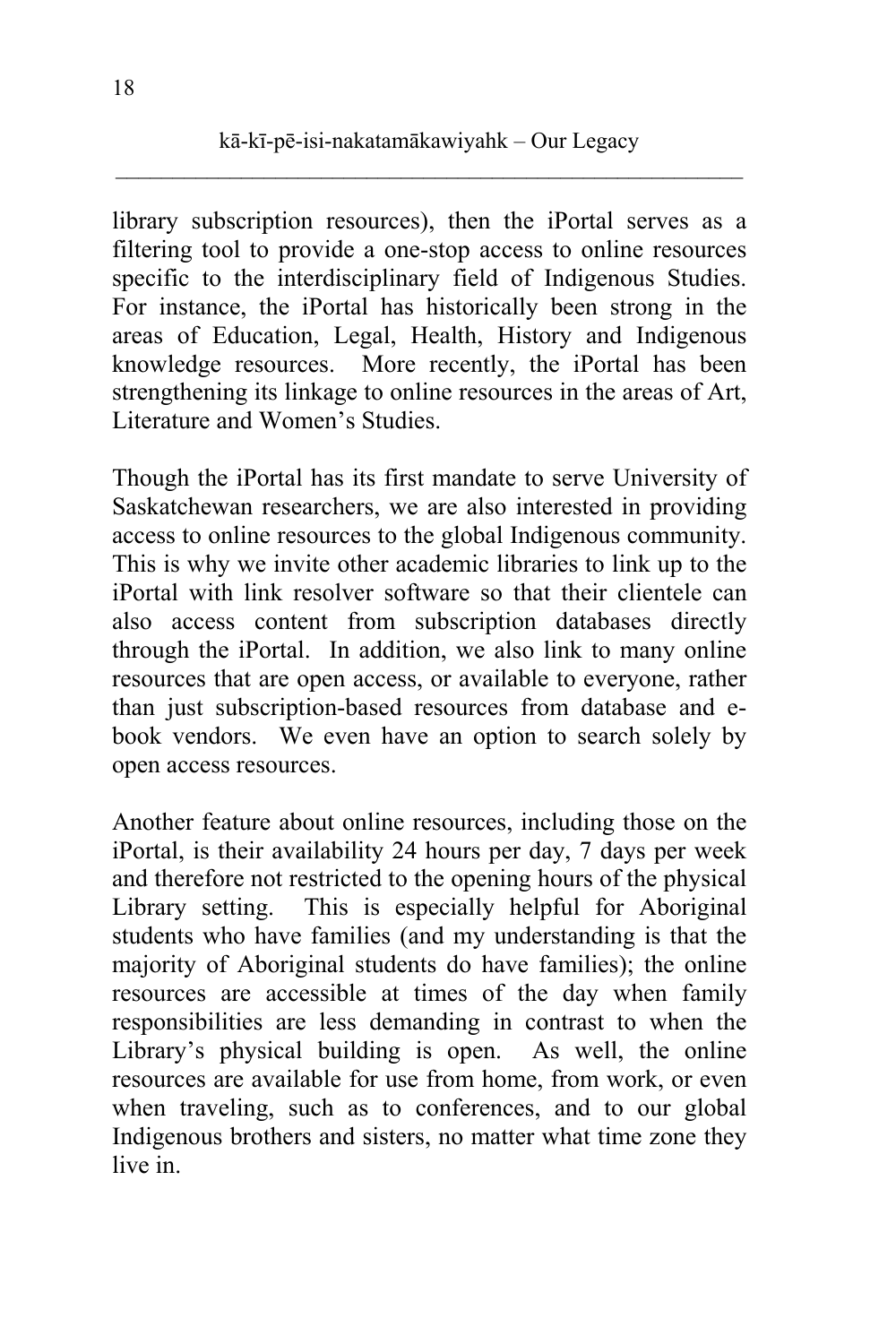19

I also think that the issue of Indigenous knowledge being available online needs to be addressed in this essay. There are issues surrounding the easy accessibility of "sacred knowledge" online and this is particularly controversial for archival information. On the one hand, as information professionals, we have a responsibility to aid researchers in their search for information that will be relevant for their research. On the other hand, we also have a responsibility to the Aboriginal community so that information that may harm or offend individuals is protected or dealt with at a different level. For instance, some digitization projects of Aboriginal or Indigenous archival and museum materials have incorporated passwords to access these materials online, thereby allowing people from the relevant community to access those records that pertain to them. With the *Our Legacy* site, we have been quite cautious to not offend communities in that we have attempted to protect sacred knowledge by not digitizing it. We have also explained on the website that some out-dated terminology used in the titles of archival materials has been transcribed verbatim. Further explained on the website, it is important to know that this terminology does not reflect the views of the website project organizers; rather, such terminology has been retained to provide evidence of the mainstream mindset of the era in which the titling of the various archival materials (such as photos) took place.

 $\mathcal{L}_\text{max}$  and the contract of the contract of the contract of the contract of the contract of the contract of the contract of the contract of the contract of the contract of the contract of the contract of the contrac

In terms of published (i.e. non-archival) materials, such as peer-reviewed journal articles, I once asked an Aboriginal student from the University of Saskatchewan what he thought of accessing (via the iPortal) academic papers that contain Indigenous knowledge and their being available on the Internet. He was impressed with the way that Indigenous scholars were able to walk in both worlds, that is, to publish papers in peer-reviewed journals (and thereby meet academic standards) and to do so from an Indigenous world view,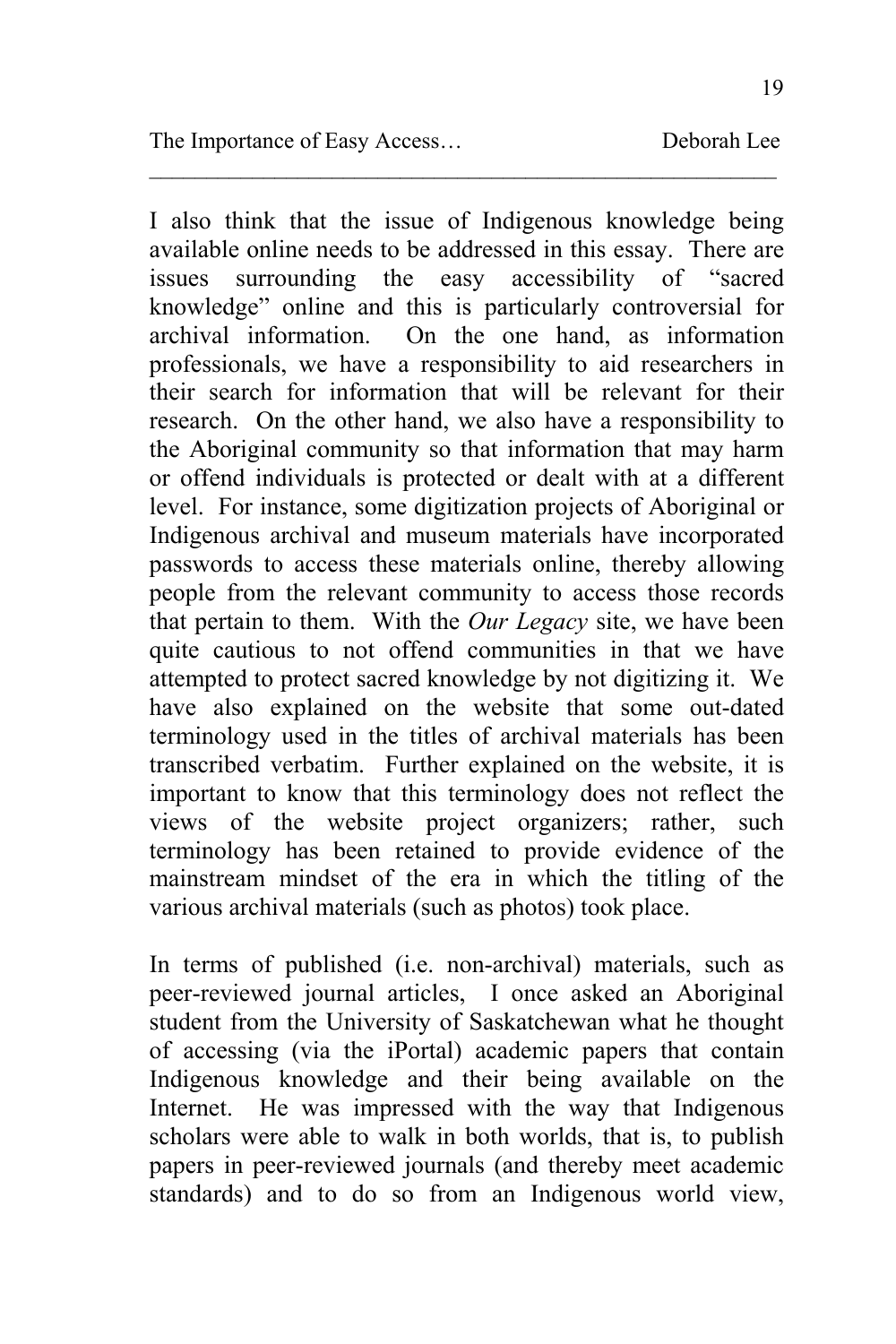incorporating their cultural traditions but in a way that was respectful of them. In the student's view, he was receiving the best of both worlds by being able to receive cultural teachings one-on-one from Elders (both on and off campus) and by being able to receive cultural teachings by way of Indigenous faculty and researchers (both in the classroom and through their published work).

This example speaks to the sense of identity and empowerment that comes from the academic exercise of Aboriginal students journeying through their post-secondary education. It is very empowering to be able to access resources written from an Indigenous perspective in order to support your own research program. Finding resources that strengthen the researcher's connection to community is extremely important to the individual's personal growth, their development of identity and their healing. Not only that, it offsets the sometimes soulwrenching experience it can be to deconstruct so many entrenched Western paradigms that dictate the academic environment and that also negate or devalue Indigenous knowledge and world view. Looking through the exhibits in the *Our Legacy* project provides another example of how the archival resources digitized for the website have enabled First Nations and Métis authors to do their research and express themselves with confidence. And when these resources are available online and in open access format (i.e. with no password involved), it encourages a wider audience to do the same.

Perhaps the most basic benefit to Aboriginal people in having access to online resources in the iPortal and in the *Our Legacy* websites is that these online databases each have a very userfriendly and robust (mostly free from system failure) search engine. Because of this, searching these sites saves the searcher considerable valuable time in gaining access to the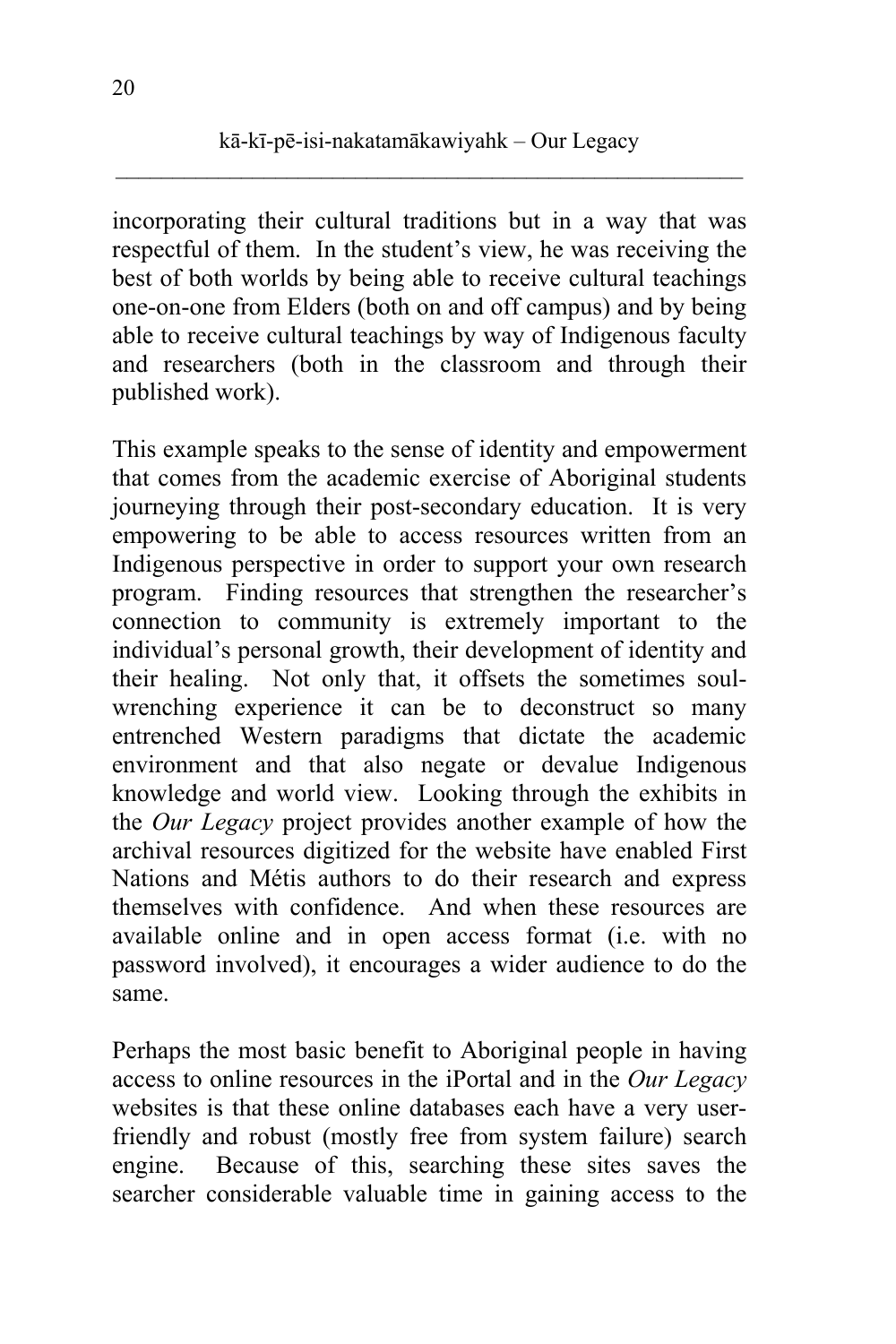information, as opposed to looking for the journal on the shelf and then photocopying the article, or in the case of archival material, physically accessing the finding aid and the box of materials containing the document from the University of Saskatchewan and other archives.

 $\mathcal{L}_\text{max}$  and the contract of the contract of the contract of the contract of the contract of the contract of the contract of the contract of the contract of the contract of the contract of the contract of the contrac

In addition, because of the iPortal search engine, the same subject (or author) can be searched in various journals at the same time or in various issues/years of the same journal at the same time (rather than searching each journal individually). This feature is known as indexing. The value of the indexing feature can be demonstrated by explaining a recent partnership the iPortal engaged in with Brandon University to digitize nine volumes (from 1997 to 2005) of their *Canadian Journal of Native Studies*. In doing so, the iPortal team has provided more than 150 articles and approximately 160 book reviews to users in open access format (open to everyone, even to those people who did not have access to the print version) that were previously only available in print format. Because of its search engine, the iPortal is the only database that both indexes and links directly to content of the *CJNS*. The iPortal is also the only database that indexes and links to two other journals: the *Journal of Aboriginal Health* and the *Justice as Healing* periodical.

Another partnership, with Purich Publishing of Saskatoon, has also provided some unique content online. This publishing company approached the iPortal to assist with obtaining copyright permissions from the authors of essays contained in their out-of-print book, *Continuing Poundmaker and Riel's Quest*, a collection of the proceedings from a Native law conference hosted by the College of Law at the University of Saskatchewan in 1993. The iPortal team then digitized each conference paper for which permissions were obtained and the iPortal hosts these papers on its website for all users to access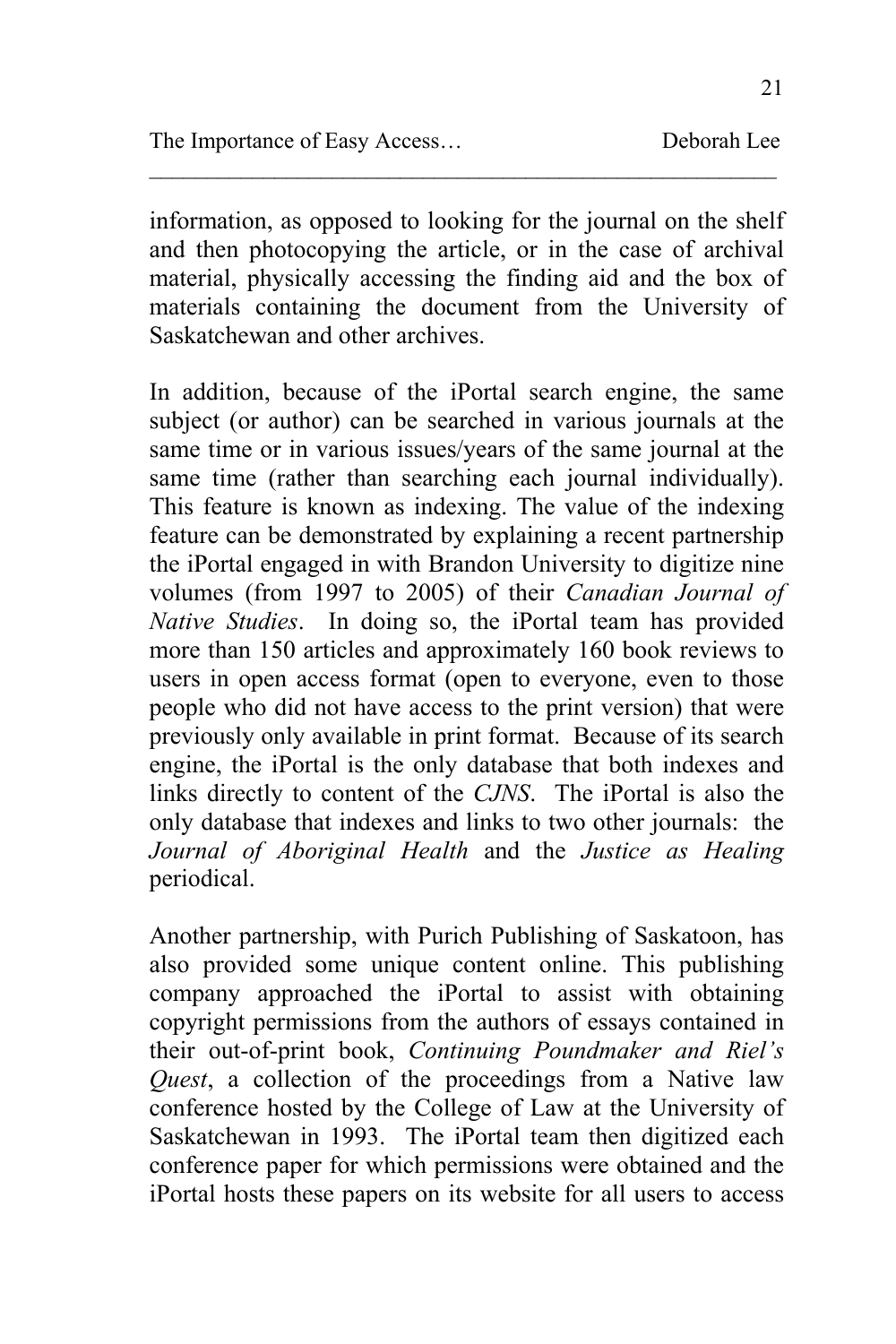and print off if desired. This saves users from both contacting the publisher for a copy of one of the essays or where the book is available in a local library, having to go to the library to find the book on the shelf and then photocopy the essay or conference paper of interest (at least for those papers whose copyright permission was obtained, that is, about 60% of the book). Having these essays online also provides an efficient option for libraries which do not have the book from accessing the essays via interlibrary loan to fulfill user requests.

One other partnership involved the scanning of various archival resources (including photos, pamphlets and other textual materials) that were part of the University of Saskatchewan Library's Special Collections. These digitized resources became a part of the *Our Legacy* website and will soon also become records on the iPortal website. We look forward to adding close to 4000 archival records to the iPortal as a way to enhance the wide range of online research resources available to Aboriginal researchers. The important thing to remember about online archival resources is that they can provide some important information that can't be found elsewhere or can only be found with great difficulty. An interesting benefit of the availability of *Our Legacy* resources is that it also adds to the previous dearth of content for Northern Saskatchewan materials. This is thanks to the active participation of the Pahkisimon Nuye<sub>?</sub>áh Library System in La Ronge as one of our partnering institutions. As well, many archival resources, such as photos, diaries, and correspondence, are very good sources for expanding community histories and for genealogical purposes. For instance, when these types of original or primary sources are digitized, people are that much more encouraged to research their family roots. And for Aboriginal people, this can have lasting practical implications, such as in the cases of applying for band membership and residential school claims. On a lighter note, two Aboriginal students once told me they